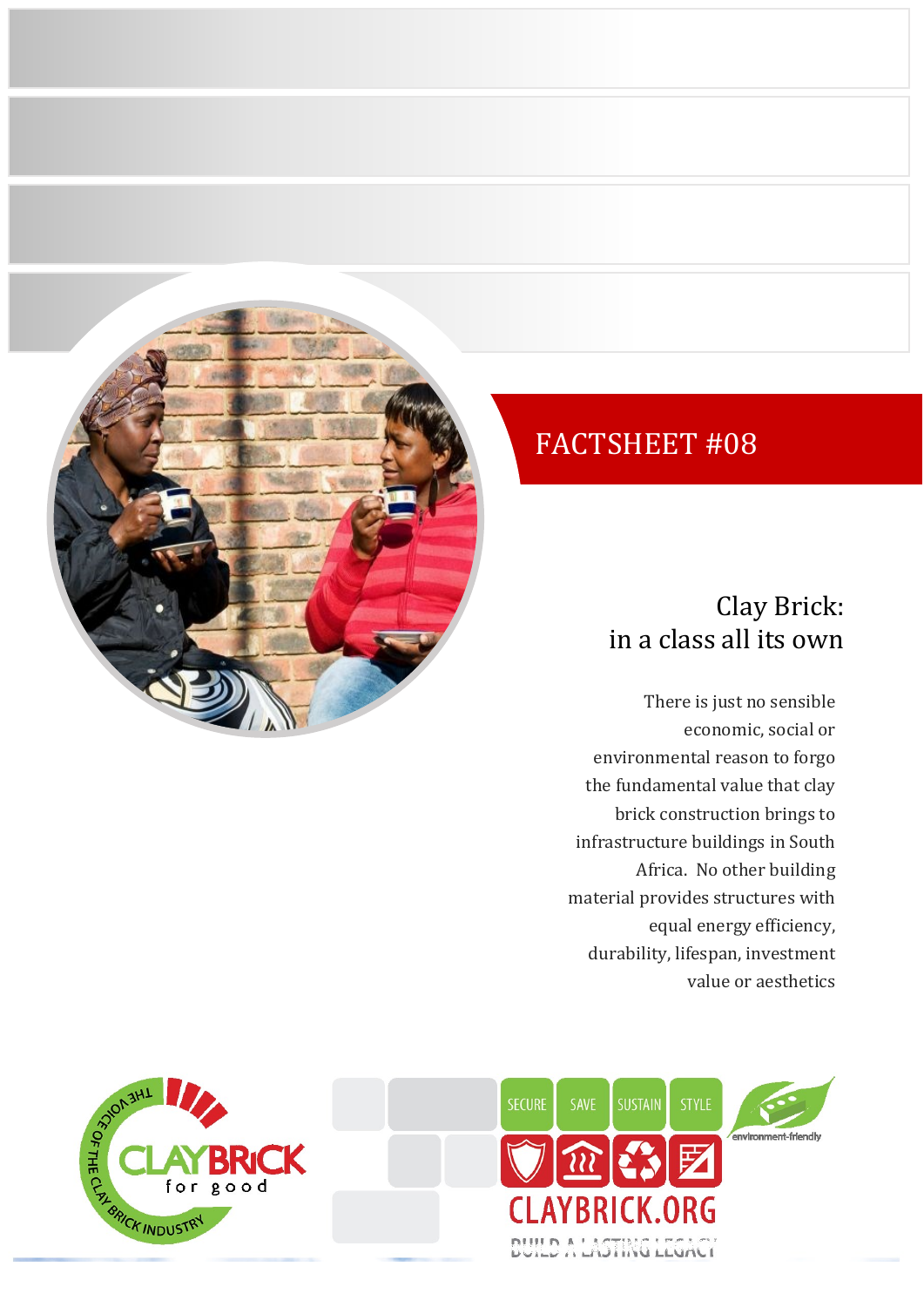

## CLAY BRICK: IN A CLASS ALL ITS OWN

The track record of clay brick construction in providing sustainable superior quality infrastructure - schools, clinics and houses - is evident in every South African city. Many cities boast buildings over 200 years old and still in perfect shape both structurally and aesthetically. Due to its extended lifespan, clay brick is the most economical building material available today and uniquely suited to South Africa's climate and lifestyle

Over the years there have been many pretenders to clay bricks' crown. But to date, no Innovative Building System (IBT) has yet taken up to the challenge of providing structures with equal energy efficiency, durability, lifespan, investment value or aesthetics.

The Clay Brick Association of South Africa has extensively reviewed several "alternative solutions" to assess if there is substance behind their performance claims.

One IBT claims that their lightweight concrete panel with fibre cement finishes affords "better thermal ratings than clay brick". They rely on a single measurement – wall thermal resistance or R-value. The R-Value is a theoretical figure that measures a material's resistance to conductive heat transfer, but it does not factor in the time taken for heat to traverse a layer of high mass. To account for both factors we need to measure the thermal diffusivity or CR-value. (Thermal Mass)

When calculating actual energy savings and thermal comfort, the R-Value needs to be considered together with the density of the material. Clay Brick is not only an extremely dense material, but is usually built as a double layer. Therefore a clay brick shell ensures that a brick house remains warm in winter, and in summer it stays cool and comfortable for longer mitigating the need for expensive heating or airconditioning.

Thermal performance can be further improved by adding a cavity with insulation. Clay brick's outperforms the majority of alternative walling systems in thermal comfort.



*R-Value on its own has minimal impact on Energy Usage, until Thermal Mass is also taken into consideration.*